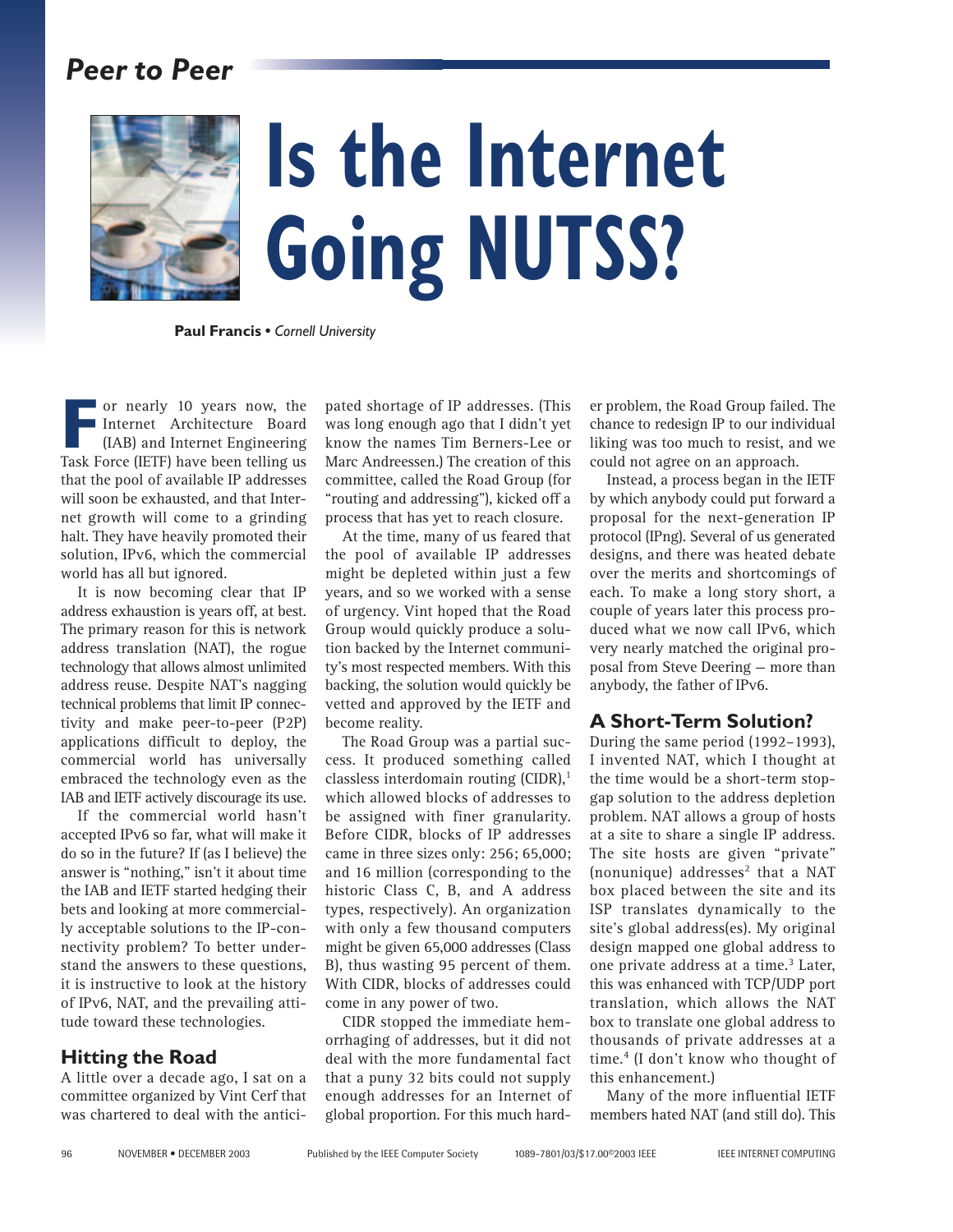might surprise anyone who came into IP technology after 1995. At the time, the idea of not carrying the IP address intact end-to-end was shocking and disturbing. In those days, many systems did not have access to DNS, so the IP address was the only stable identifier you could rely on. Most people knew their own computer's IP address, and it was not unheard of to see it on a business card. Indeed, the most common reaction to NAT at the time was, "you can actually do that?" (This was typically followed by an emphatic "yuck!")

By 1995, it was pretty clear that NAT was a commercial success and not going away anytime soon. It was also clear that NAT was effective at preserving IP addresses. The IETF was faced with a choice between accommodating or discouraging NAT. Accommodation would have meant, at the least, ensuring that new IETF protocols operated correctly through NATs, and developing guidelines for predictable NAT operation. Furthermore, it could have meant solving NAT's primary shortcoming, which is that it does not generally allow incoming connectivity — connections established from the global Internet to the private site. (It is worth noting that NAT vendors successfully, though largely incorrectly, marketed this shortcoming as a security feature of NAT.)

# **A Choice of Futures**

In 1995 there were three possible IP futures; let's call them heaven, hell, and purgatory. Heaven is where IPv6 displaces NAT and the Internet runs as it was meant to. Purgatory is where all the NAT problems are solved, but there is no demand for IPv6 as a result. Hell is where NAT problems are not solved, but IPv6 never takes off anyway. By choosing to discourage NAT, the IETF increased the chance of getting to heaven, but also created the risk of ending up in hell, which is what it's been so far.

The commercial world has not embraced IPv6, but NAT has taken over big time. In the latter half of the 1990s, the IETF standardized major protocols that did not work through NAT – notably, mobile IP,<sup>5</sup> IPsec,  $6$  and

the session initiation protocol (SIP).7 Far from discouraging NAT, this intentional disregard (defiance?) has, if anything, hurt these protocols.

Because it allows outgoing connectivity — a client in a private network can connect to a server in the global Internet — NAT has probably done very little to hurt the client-server protocols that are the Internet's bread and butter. As mentioned, however, NAT makes it difficult or impossible to deploy P2P protocols. Thus, it is hard to assess the damage NAT (or the IETF's refusal to accommodate it) has inflicted on the Internet.

# **Living with NAT**

Client-server protocols have been enough to fuel Internet growth, and so the commercial world has been satisfied with IPv4. If there were actually a danger of running out of IPv4 addresses, the threat of this catastrophe might be enough to drive IPv6 deployment, but this just isn't going to happen. NAT provides enough addresses for each human on the planet to have an endless number of private connections and about 250 simultaneous active "global" connections. (This number is derived using the method in RFC 3194, assuming a 47-bit address space  $-32$ bits of IP, 15 bits of port.) IP addresses are more like radio spectrum than crude oil: rather than someday running out, we'll just get better at managing and reusing them.

Unlike the biblical hell, it is possible to crawl out of IP hell, and fortunately, this is finally happening. Standards are now in place or under development to define how to run mobile IP and IPsec through NATs, by tunneling over the user datagram protocol (UDP). More notably, the IETF's architecture oversight committee, the IAB, is permitting work on standard solutions to NAT's incoming-connectivity problem. Like a parent permitting a daughter's marriage to prevent her from eloping, however, the IAB isn't exactly blessing this work. In a nice bit of acronymship, these solutions must declare themselves as UNSAF (unilateral self-address fixing), $<sup>7</sup>$  by limiting their own scopes and</sup> describing their own exit strategies.

Two projects are working to solve the incoming-connectivity problem one in the context of SIP, and the other, ironically, in the context of IPv6. Both are based on Dean Kegel's groundbreaking work from 1998 at the Internet gaming company Activision. Like many breakthrough technologies, the idea is simple: a game client behind a NAT box (say, Bob's) contacts the game server, which records the global address and port the NAT box assigned to Bob. When Steve later wants to play a game with Bob, the game server tells Steve's game client which address and port to use to talk to Bob's game client, and the client makes the connection.

**The commercial world has not embraced IPv6, but NAT has taken over big time.**

#### **SIP Solution**

SIP is the signaling protocol of choice for establishing voice-over-IP (VoIP) calls. And it is fast becoming the protocol of choice for open presence and messaging.

The SIP-based NAT solution is the more interesting of the two because, I believe, it constitutes a legitimate next-generation architecture. SIP has a long-term stable identifier, called the SIP uniform resource identifier (URI), which functions like the IP address did originally. The SIP URI looks, not coincidentally, like an email address (for example, francis@cs.cornell.edu). In fact, it is substantially more powerful than the IP address because it can identify a user or a process rather than just a machine. Another person or computer can use your SIP URI to find you on multiple devices and follow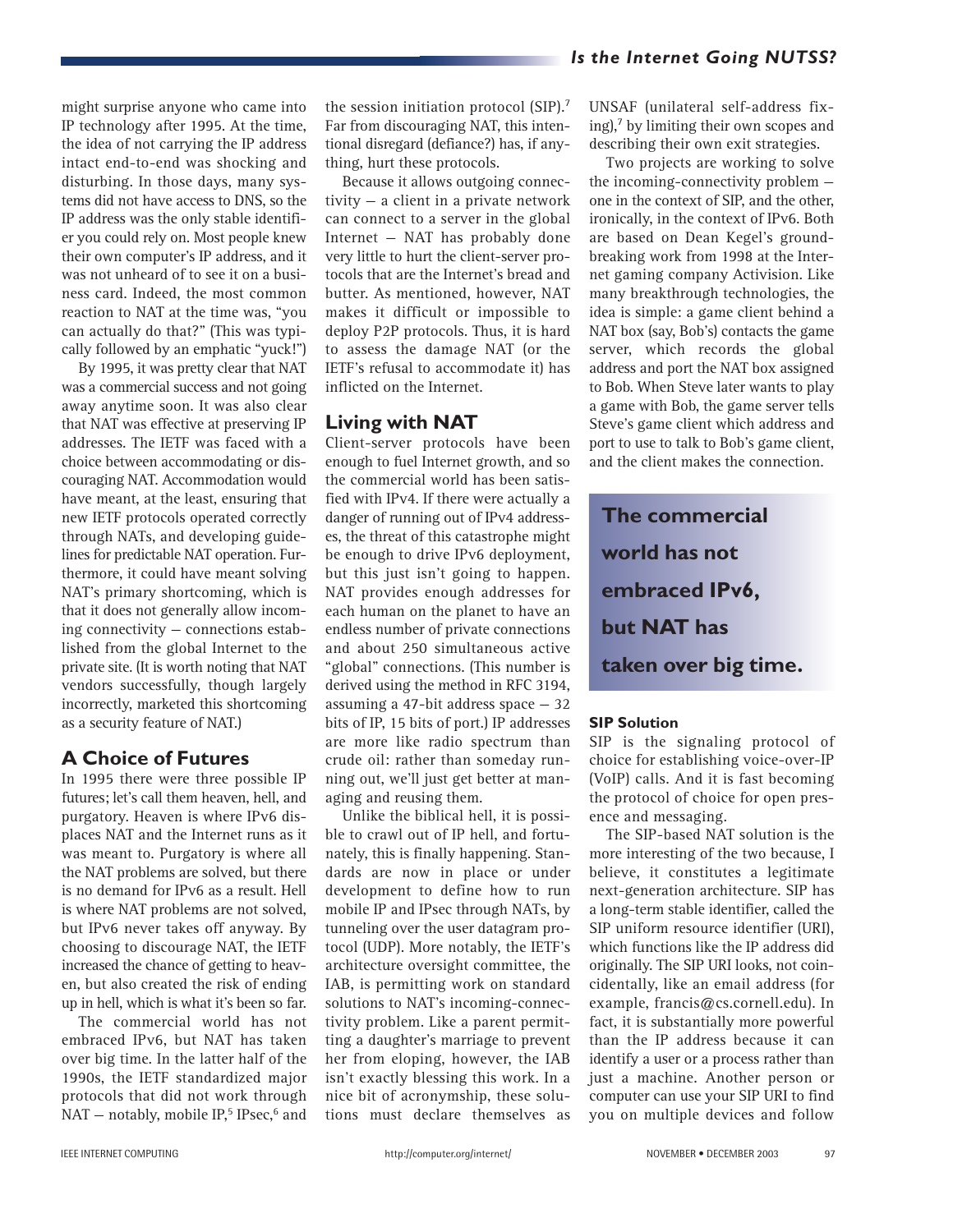#### *Peer to Peer*

you when you move (your desktop, your phone, your PDA, or a different desktop later). IP can't do that.

The SIP-based NAT solution consists of a protocol called simple traversal of UDP through NATs (STUN), which allows a SIP host to learn its own NAT-assigned address and port, and a protocol called interactive connectivity establishment (ICE), which describes how SIP uses STUN to establish peer connections. (See www.ietf.org/html. charters/sip-charter.html for pointers to these works.)

These protocols come mainly from Jonathan Rosenberg, chief scientist at Dynamicsoft, a leading SIP vendor. He is a coauthor of SIP and, arguably, the person most responsible for its success. Rosenberg is not pushing these protocols as a complete next-generation architecture, and I'm not sure he views them as such.

As a legitimate, cohesive, and complete architecture, however, the SIPbased NAT solution should have a name, and I like to call it NUTSS, after its core component pieces:

- *NAT* effectively extends the IP address space.
- *URIs* restore end-to-end stable addressing.
- *Tunnels* allow protocols like IPsec and mobile IP (and even TCP) to run through NATs over UDP.
- *SIP* routes messages with URIs, endto-end, and lets hosts signal their intentions to each other in real time.
- *STUN* tells hosts how to establish direct IP connectivity through NATs.

Recognizing NUTSS as a cohesive architecture and naming it as such is important because IPv6 is unlikely to happen, and the Internet community needs to think about alternatives. If we think of STUN and ICE narrowly as nothing more than a way to make SIP work better, then only SIP applications will be able to take advantage of these advances. The network APIs to operating systems won't have socket equivalents that allow any network application to use NUTSS. More importantly,

STUN and ICE work only for UDP, not TCP. The broader view that NUTSS provides would let us define TCP over UDP and get it into OS network stacks.

#### **IPv6 Solution**

The IPv6-based NAT solution is called Teredo. It lets an IPv6 host connected to a private IPv4 network obtain an IPv6 address. Teredo sends and receives IPv6 packets through NAT by tunneling them over UDP and IPv4. I do not believe Teredo is as legitimate a next-generation solution as NUTSS because it does not provide a longterm stable address. It produces transient IPv6 addresses that embed the address and port dynamically assigned by the NAT box. Teredo implicitly relies on some other naming space, such as DNS, for long-term identifiers. It is, therefore, an incomplete solution.

On the other hand, because it rides on the back of IPv6, Teredo does provide a general network API (that is, the IPv6-sockets API). This, for instance, lets TCP work over Teredo (TCP-IPv6- UDP-IP). Microsoft is using Teredo in its P2P application toolkit for XP, and has built a P2P messaging and communications application over it, called Three Degrees (www.threedegrees.com). However, it is still unlikely that anyone developing a client-server protocol would use the Teredo stack.

From a deployment perspective, the main impediment might be that firewalls won't allow the packets through because they don't recognize the stack. Of course, Teredo's success is not the same as IPv6's success, because it can operate without a single IPv6 router. The IPv6 founders did not develop IPv6 to be a glorified NAT solution.

#### **Conclusions**

The Internet community is on the cusp of an important change, and it will be interesting to see how it plays out. I believe the best outcome would be for the entire community to put its weight behind either Teredo or NUTSS. This would create the necessary synergy to fill in all the architecture's missing pieces, such as full API support in the

OS, and firewalls that recognize the appropriate stacks and protocols. I prefer NUTSS, but will take Teredo.

The worst, and perhaps more likely, future is that Microsoft supports Teredo in XP, but gets only a small following. Traditional SIP applications use STUN, but nothing else does. Most P2P applications continue to use ad hoc and proprietary NAT tunneling hacks.

To avoid this latter scenario, the IETF leadership needs to recognize that there is a good chance that IPv6 will never happen. (After all, if the market didn't pick it up when the NAT problem was unsolved, why would it move to it once solutions are in place?) The IAB should no longer be satisfied with simply labeling NAT solutions as UNSAF, because the commercial world just doesn't care. Rather, it needs to start hedging its bets, and take a serious look at one of these NAT-based approaches as a valid next-generation architecture.

If the Internet isn't going to heaven, let's at least hope it goes NUTSS.  $\mathbb{E}$ 

#### **References**

- 1. V. Fuller et al., "Classless Inter-Domain Routing (CIDR): An Address Assignment and Aggregation Strategy," Internet Eng. Task Force RFC 1519, Sept. 1993; www.rfc-editor.org/rfc/rfc1519.txt.
- 2. Y. Rekhter et al., "Address Allocation for Private Internets," Internet Eng. Task Force RFC 1918, Feb. 1996; www.rfc-editor.org/rfc/ rfc1918.txt.
- 3. K. Egevang and P. Francis, "The IP Network Address Translator (NAT)," Internet Eng. Task Force RFC 1631, May 1994; www.rfc -editor.org/rfc/rfc1631.txt.
- 4. P. Srisuresh and K. Egevang, "Traditional IP Network Address Translator (Traditional NAT)," Internet Eng. Task Force RFC 3022, Jan. 2001; www.rfc-editor.org/rfc/rfc3022.txt.
- 5. C. Perkins, "IP Mobility Support," Internet Eng. Task Force RFC 2002, Oct. 1996; www. rfc-editor.org/rfc/rfc2002.txt.
- 6. S. Kent and R. Atkinson, "Security Architecture for the Internet Protocol," Internet Eng. Task Force RFC 2401, Nov. 1998; www. rfc-editor.org/rfc/rfc2401.txt.
- 7. J. Rosenberg et al., "SIP: Session Initiation Protocol," Internet Eng. Task Force RFC 3261, June 2002; www.rfc-editor.org/rfc/ rfc3261.txt.
- 8. L. Daigle, "IAB Considerations for Unilateral Self-Address Fixing (UNSAF) across Network Address Translation," Internet Eng. Task Force RFC 3424, Nov. 2002; www.rfc -editor.org/rfc/rfc3424.txt.